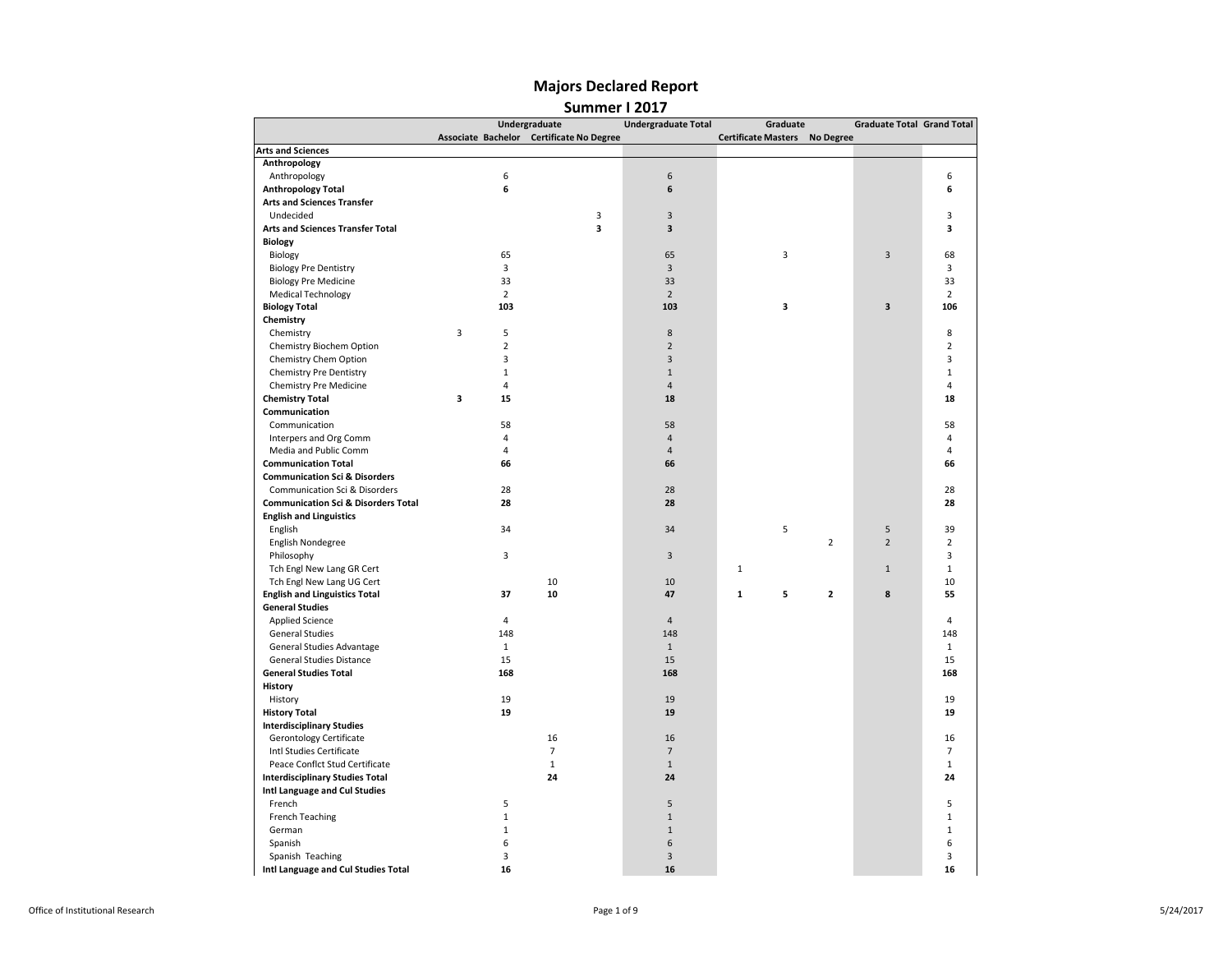|                                            | Undergraduate |                | <b>Undergraduate Total</b>               |                | Graduate                             | <b>Graduate Total Grand Total</b> |              |                |
|--------------------------------------------|---------------|----------------|------------------------------------------|----------------|--------------------------------------|-----------------------------------|--------------|----------------|
|                                            |               |                | Associate Bachelor Certificate No Degree |                | <b>Certificate Masters No Degree</b> |                                   |              |                |
| <b>Mathematical Sciences</b>               |               |                |                                          |                |                                      |                                   |              |                |
| Applied Math Ops Research                  |               |                |                                          |                |                                      | $\mathbf{1}$                      | $\mathbf{1}$ | $\mathbf{1}$   |
| Math Actuarial Science                     |               | 13             |                                          | 13             |                                      |                                   |              | 13             |
| Math Computing                             |               | $\mathbf{1}$   |                                          | $\mathbf{1}$   |                                      |                                   |              | $\mathbf{1}$   |
| Math App Stat Grad Certificate             |               |                |                                          |                | $\mathbf{1}$                         |                                   | $\mathbf{1}$ | $\mathbf{1}$   |
| <b>Math Business</b>                       |               | $\mathbf{1}$   |                                          | $\mathbf{1}$   |                                      |                                   |              | $\mathbf{1}$   |
| <b>Math Statistics</b>                     |               | 2              |                                          | $\overline{2}$ |                                      |                                   |              | $\overline{2}$ |
| <b>Mathematics</b>                         |               | 4              |                                          | $\overline{4}$ |                                      | $\mathbf{1}$                      | $\mathbf{1}$ | 5              |
| <b>Mathematics Nondegree</b>               |               |                |                                          |                |                                      | $\mathbf{1}$                      | $\mathbf{1}$ | $\mathbf{1}$   |
| <b>Mathematics Teaching</b>                |               | 7              |                                          | $\overline{7}$ |                                      |                                   |              | $\overline{7}$ |
| <b>Mathematical Sciences Total</b>         |               | 28             |                                          | 28             | 1                                    | $\mathbf{2}$<br>$\mathbf{1}$      | 4            | 32             |
| <b>Modern Foreign Languages</b>            |               |                |                                          |                |                                      |                                   |              |                |
| French                                     |               | $\mathbf{1}$   |                                          | $\mathbf{1}$   |                                      |                                   |              | $\mathbf{1}$   |
| Spanish                                    |               | $\mathbf{1}$   |                                          | $\mathbf{1}$   |                                      |                                   |              | $\mathbf{1}$   |
| <b>Modern Foreign Languages Total</b>      |               | $\overline{2}$ |                                          | $\overline{2}$ |                                      |                                   |              | $\overline{2}$ |
| <b>Physics</b>                             |               |                |                                          |                |                                      |                                   |              |                |
| Geology                                    |               | 5              |                                          | 5              |                                      |                                   |              | 5              |
| Physics                                    |               | 8              |                                          | 8              |                                      |                                   |              | 8              |
| <b>Physics Total</b>                       |               | 13             |                                          | 13             |                                      |                                   |              | 13             |
| <b>Political Science</b>                   |               |                |                                          |                |                                      |                                   |              |                |
| Economics                                  |               | 6              |                                          | 6              |                                      |                                   |              | 6              |
| <b>Political Science</b>                   | $\mathbf{1}$  | 16             |                                          | 17             |                                      |                                   |              | 17             |
| <b>Women's Studies</b>                     |               | 8              |                                          | 8              |                                      |                                   |              | 8              |
| <b>Political Science Total</b>             | $\mathbf{1}$  | 30             |                                          | 31             |                                      |                                   |              | 31             |
| Psychology                                 |               |                |                                          |                |                                      |                                   |              |                |
| Psychology                                 |               | 81             |                                          | 81             |                                      |                                   |              | 81             |
| <b>Psychology Total</b>                    |               | 81             |                                          | 81             |                                      |                                   |              | 81             |
| <b>Science and Other PU Transfer</b>       |               |                |                                          |                |                                      |                                   |              |                |
| Pre Pharmacy                               |               |                | 2                                        | $\overline{2}$ |                                      |                                   |              | 2              |
| <b>Science and Other PU Transfer Total</b> |               |                | $\overline{2}$                           | $\overline{2}$ |                                      |                                   |              | $\overline{2}$ |
| Sociology                                  |               |                |                                          |                |                                      |                                   |              |                |
| Sociology                                  |               | 15             |                                          | 15             |                                      |                                   |              | 15             |
| <b>Sociology Total</b>                     |               | 15             |                                          | 15             |                                      |                                   |              | 15             |
| <b>Arts and Sciences Total</b>             | 4             | 627            | 34<br>5                                  | 670            | $\overline{2}$                       | 3<br>10                           | 15           | 685            |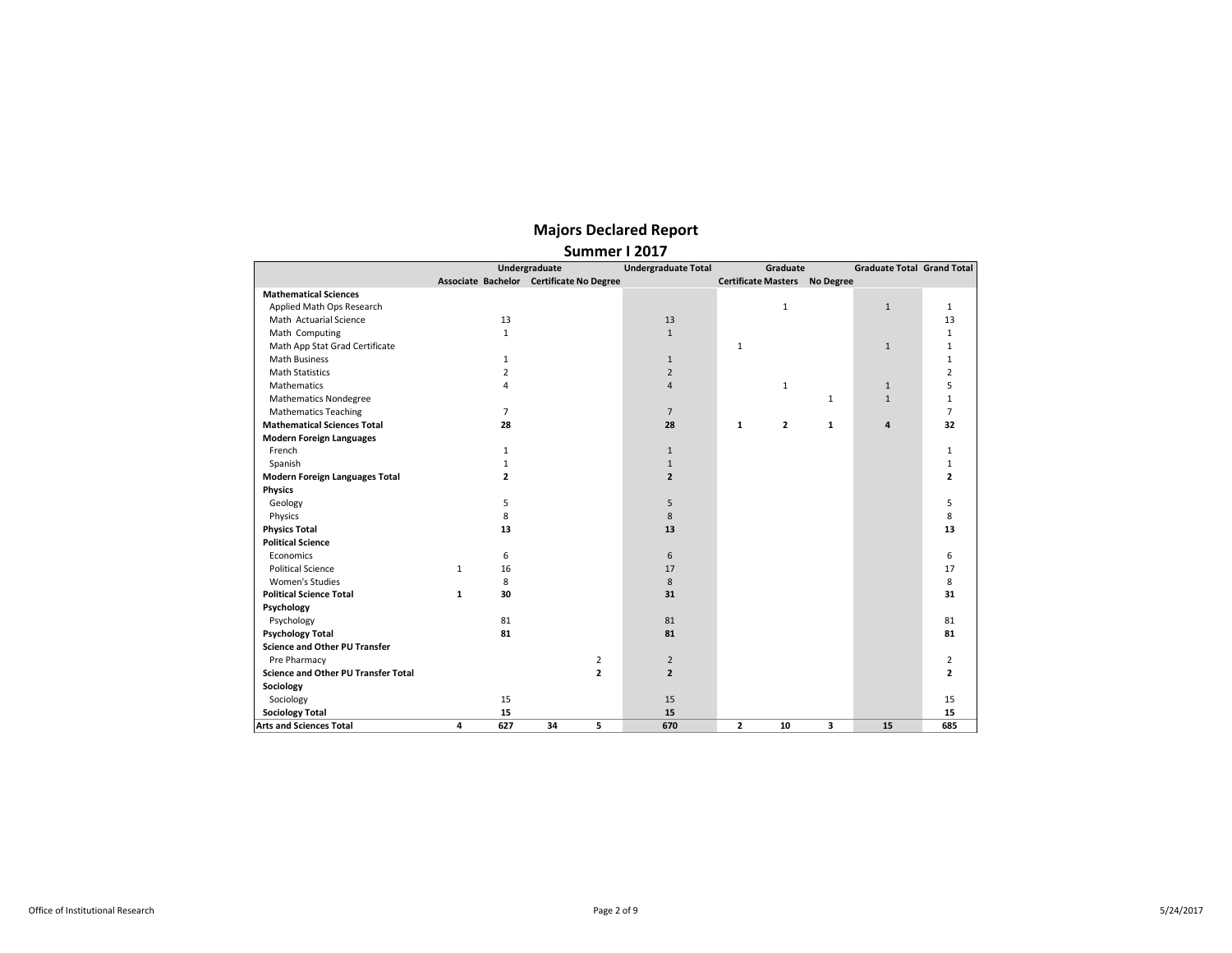|                                       | Undergraduate                            |     |              | <b>Undergraduate Total</b> | Graduate       | <b>Graduate Total Grand Total</b> |                  |    |                |
|---------------------------------------|------------------------------------------|-----|--------------|----------------------------|----------------|-----------------------------------|------------------|----|----------------|
|                                       | Associate Bachelor Certificate No Degree |     |              |                            |                | <b>Certificate Masters</b>        | <b>No Degree</b> |    |                |
| <b>Business</b>                       |                                          |     |              |                            |                |                                   |                  |    |                |
| <b>Accounting and Finance</b>         |                                          |     |              |                            |                |                                   |                  |    |                |
| Accounting                            |                                          | 57  |              | 23                         | 80             |                                   |                  |    | 80             |
| <b>Accounting Certificate</b>         |                                          |     | 6            |                            | 6              |                                   |                  |    | 6              |
| <b>Bank Management Certificate</b>    |                                          |     | 12           |                            | 12             |                                   |                  |    | 12             |
| Finance                               |                                          | 34  |              | 20                         | 54             |                                   |                  |    | 54             |
| <b>Accounting and Finance Total</b>   |                                          | 91  | 18           | 43                         | 152            |                                   |                  |    | 152            |
| <b>Business Administration</b>        |                                          |     |              |                            |                |                                   |                  |    |                |
| <b>Business General Bach</b>          |                                          |     |              | 31                         | 31             | 24                                |                  | 24 | 31             |
| <b>General Administration</b>         |                                          |     |              |                            |                | 24                                |                  | 24 | 24             |
| <b>Business Administration Total</b>  |                                          |     |              | 31                         | 31             |                                   |                  |    | 55             |
| <b>Economics</b>                      |                                          |     |              |                            |                |                                   |                  |    |                |
| <b>Bus Econ Public Policy</b>         |                                          | 12  |              | 5                          | 17             |                                   |                  |    | 17             |
| <b>Economics Total</b>                |                                          | 12  |              | 5                          | 17             |                                   |                  |    | 17             |
| <b>Management and Marketing</b>       |                                          |     |              |                            |                |                                   |                  |    |                |
| Management                            |                                          | 73  |              | 46                         | 119            |                                   |                  |    | 119            |
| Marketing                             |                                          | 42  |              | 25                         | 67             |                                   |                  |    | 67             |
| <b>Small Business Mgmt Certif</b>     |                                          |     | $\mathbf{z}$ |                            | $\overline{2}$ |                                   |                  |    | $\overline{2}$ |
| <b>Management and Marketing Total</b> |                                          | 115 | 2            | 71                         | 188            |                                   |                  |    | 188            |
| <b>Business Total</b>                 |                                          | 218 | 20           | 150                        | 388            | 24                                |                  | 24 | 412            |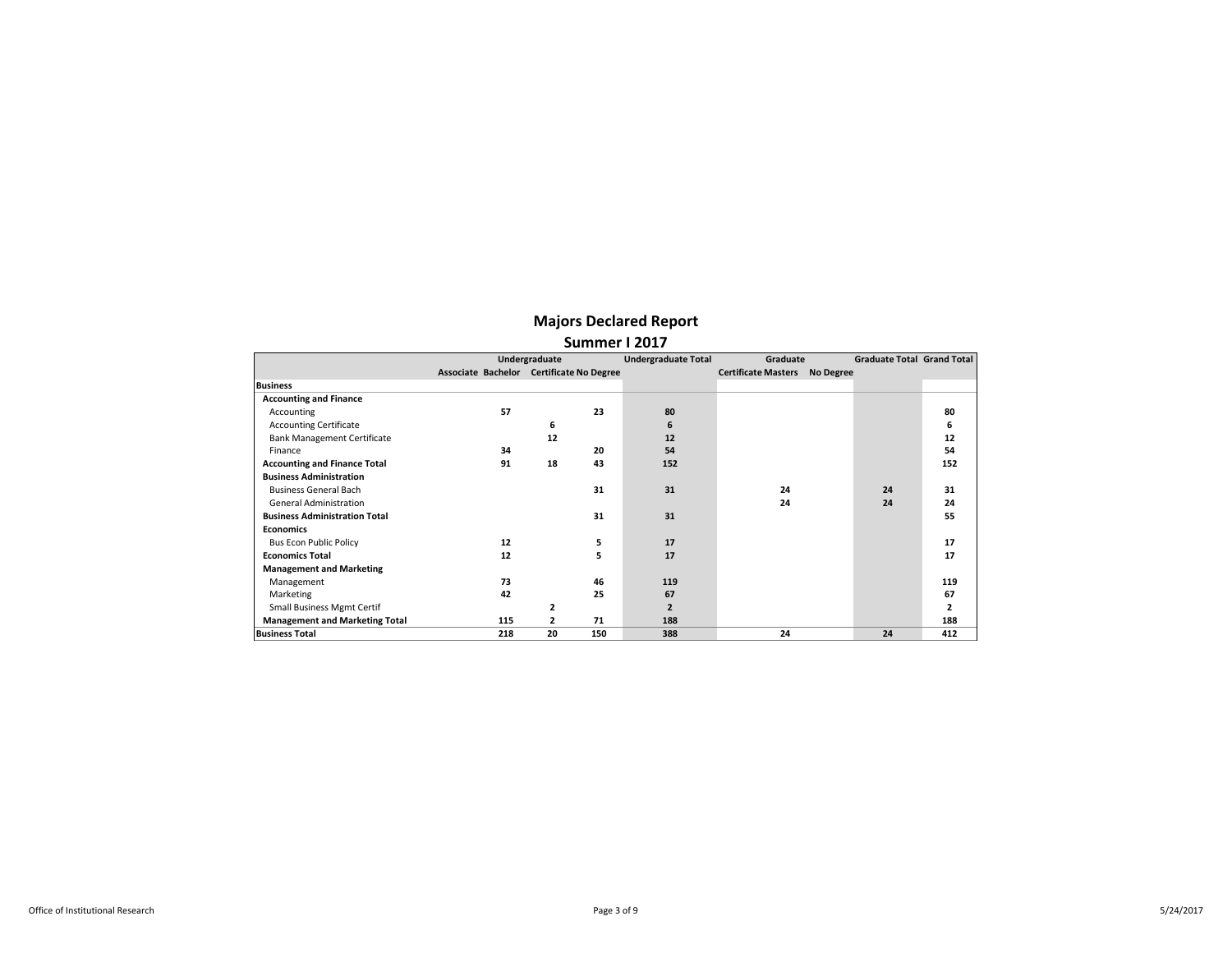|                                          |                          | Undergraduate                            | <b>Undergraduate Total</b> | Graduate                   |                | <b>Graduate Total Grand Total</b> |                |
|------------------------------------------|--------------------------|------------------------------------------|----------------------------|----------------------------|----------------|-----------------------------------|----------------|
|                                          |                          | Associate Bachelor Certificate No Degree |                            | <b>Certificate Masters</b> | No Degree      |                                   |                |
| <b>Education and Public Policy</b>       |                          |                                          |                            |                            |                |                                   |                |
| <b>Education General</b>                 |                          |                                          |                            |                            |                |                                   |                |
| <b>Elementary Education</b>              |                          | 1                                        | $\mathbf{1}$               |                            |                |                                   | 1              |
| <b>Education General Total</b>           |                          | $\mathbf{1}$                             | $\mathbf{1}$               |                            |                |                                   | $\mathbf{1}$   |
| <b>Educational Studies</b>               |                          |                                          |                            |                            |                |                                   |                |
| Early Childhood Education                | 6                        |                                          | 6                          |                            |                |                                   | 6              |
| Elem Ed Education Policy                 | 1                        |                                          | $\mathbf{1}$               |                            |                |                                   | $\mathbf{1}$   |
| <b>Elementary Education</b>              | 104                      |                                          | 104                        |                            |                |                                   | 104            |
| <b>English Education</b>                 | 12                       |                                          | 12                         |                            |                |                                   | 12             |
| Middle School Education                  | 6                        |                                          | 6                          |                            |                |                                   | 6              |
| Secondary Education                      | $\mathbf{1}$             |                                          | $\mathbf{1}$               |                            |                |                                   | $\mathbf{1}$   |
| Social Studies Education                 | 13                       |                                          | 13                         |                            |                |                                   | 13             |
| <b>Educational Studies Total</b>         | 143                      |                                          | 143                        |                            |                |                                   | 143            |
| <b>Professional Studies</b>              |                          |                                          |                            |                            |                |                                   |                |
| Counseling                               |                          |                                          |                            | 41                         |                | 41                                | 41             |
| <b>Counseling Nondegree</b>              |                          |                                          |                            |                            | $\mathbf{1}$   | $\mathbf{1}$                      | $\mathbf{1}$   |
| <b>Educational Leadership</b>            |                          |                                          |                            | 15                         |                | 15                                | 15             |
| Pre-Educational Leadership               |                          |                                          |                            |                            | $\mathbf{1}$   | $\mathbf{1}$                      | $\mathbf{1}$   |
| <b>Special Education</b>                 |                          |                                          |                            | $\overline{2}$             |                | $\overline{2}$                    | $\overline{2}$ |
| <b>Professional Studies Total</b>        |                          |                                          |                            | 58                         | $\mathbf{z}$   | 60                                | 60             |
| <b>Public Policy</b>                     |                          |                                          |                            |                            |                |                                   |                |
| Criminal Justice                         | 45                       |                                          | 45                         |                            |                |                                   | 45             |
| <b>Environmental Policy</b>              | $\overline{\phantom{a}}$ |                                          | $\overline{7}$             |                            |                |                                   | $\overline{7}$ |
| <b>Health Services Admin</b>             | 24                       |                                          | 24                         |                            |                |                                   | 24             |
| Legal Studies                            | 6                        |                                          | 6                          |                            |                |                                   | 6              |
| Pre Public Affairs Bachelor              |                          | $\overline{2}$                           | $\overline{2}$             |                            |                |                                   | 2              |
| <b>Public Management</b>                 |                          |                                          |                            | 17                         |                | 17                                | 17             |
| <b>Public Policy Total</b>               | 82                       | $\overline{2}$                           | 84                         | 17                         |                | 17                                | 101            |
| <b>Education and Public Policy Total</b> | 225                      | 3                                        | 228                        | 75                         | $\overline{2}$ | 77                                | 305            |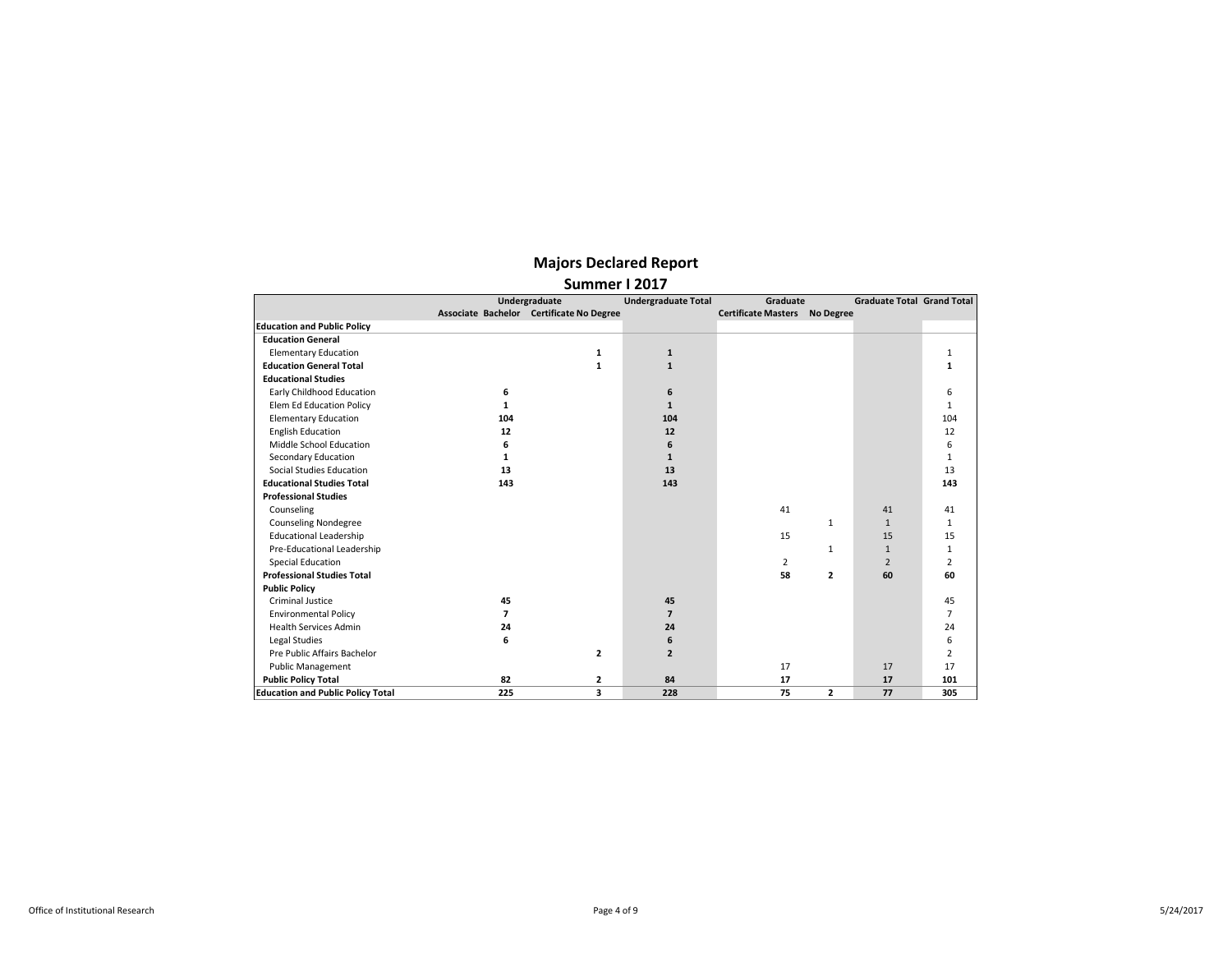|                                            | Undergraduate |                |                                          | <b>Undergraduate Total</b> | Graduate                             | <b>Graduate Total Grand Total</b> |                         |                |
|--------------------------------------------|---------------|----------------|------------------------------------------|----------------------------|--------------------------------------|-----------------------------------|-------------------------|----------------|
|                                            |               |                | Associate Bachelor Certificate No Degree |                            | <b>Certificate Masters No Degree</b> |                                   |                         |                |
| <b>Engineering Tech and Comp Sci</b>       |               |                |                                          |                            |                                      |                                   |                         |                |
| <b>Civil/Mechanical Engineering</b>        |               |                |                                          |                            |                                      |                                   |                         |                |
| <b>Civil Engineering</b>                   |               | 17             | $\mathbf{1}$                             | 18                         |                                      |                                   |                         | 18             |
| Engineering                                |               |                |                                          |                            | 3                                    |                                   | $\overline{\mathbf{3}}$ | 3              |
| <b>Mechanical Engineering</b>              |               | 21             | 11                                       | 32                         |                                      |                                   |                         | 32             |
| <b>Civil/Mechanical Engineering Total</b>  |               | 38             | 12                                       | 50                         | 3                                    |                                   | $\overline{\mathbf{3}}$ | 53             |
| <b>Computer Science</b>                    |               |                |                                          |                            |                                      |                                   |                         |                |
| Computer Science                           |               | 75             |                                          | 75                         |                                      |                                   |                         | 75             |
| Info Systems Application Cert              |               |                | $\mathbf{1}$                             | $\mathbf{1}$               |                                      |                                   |                         | 1              |
| <b>Information Systems</b>                 | 8             | 13             |                                          | 21                         |                                      |                                   |                         | 21             |
| <b>Computer Science Total</b>              | 8             | 88             | 1                                        | 97                         |                                      |                                   |                         | 97             |
| Computer/Electrical/Info Tech              |               |                |                                          |                            |                                      |                                   |                         |                |
| Computer Engineering Tech                  |               | $\overline{7}$ |                                          | $\overline{7}$             |                                      |                                   |                         | $\overline{ }$ |
| <b>Electrical Engineering Tech</b>         | 14            | 21             |                                          | 35                         |                                      |                                   |                         | 35             |
| <b>Information Technology</b>              |               | 18             |                                          | 18                         |                                      |                                   |                         | 18             |
| Computer/Electrical/Info Tech Total        | 14            | 46             |                                          | 60                         |                                      |                                   |                         | 60             |
| <b>Electrical/Computer Engr</b>            |               |                |                                          |                            |                                      |                                   |                         |                |
| <b>Computer Engineering</b>                |               | 3              | 4                                        | $\overline{7}$             |                                      |                                   |                         | $\overline{ }$ |
| <b>Electrical Engineering</b>              |               | 8              |                                          | 8                          |                                      |                                   |                         | 8              |
| Engineering                                |               |                |                                          |                            | $\overline{2}$                       |                                   | $\overline{2}$          | 2              |
| Freshman Engineering                       |               |                | $\mathbf{1}$                             | $\mathbf{1}$               |                                      |                                   |                         | $\mathbf{1}$   |
| <b>Electrical/Computer Engr Total</b>      |               | 11             | 5                                        | 16                         | $\overline{2}$                       |                                   | $\overline{2}$          | 18             |
| Mftg/Const Engr Tech/Intr Dsgn             |               |                |                                          |                            |                                      |                                   |                         |                |
| Architectural Engr Tech                    | $\mathbf{1}$  |                |                                          | $\mathbf{1}$               |                                      |                                   |                         | 1              |
| <b>Construction Engineering Tech</b>       |               | 6              |                                          | 6                          |                                      |                                   |                         | 6              |
| Industrial Engineering Tech                | 4             | $\mathbf{1}$   |                                          | 5                          |                                      |                                   |                         | 5              |
| Mechanical Engineering Tech                | 12            | 29             |                                          | 41                         |                                      |                                   |                         | 41             |
| Mftg/Const Engr Tech/Intr Dsgn Total       | 17            | 36             |                                          | 53                         |                                      |                                   |                         | 53             |
| Org Leadership and Supervision             |               |                |                                          |                            |                                      |                                   |                         |                |
| Org Leadership Supervision                 | 14            | 88             |                                          | 102                        | 4                                    |                                   | 4                       | 106            |
| Org Leadership and Supervision Total       | 14            | 88             |                                          | 102                        | 4                                    |                                   | 4                       | 106            |
| <b>Engineering Tech and Comp Sci Total</b> | 53            | 307            | 17<br>$\mathbf{1}$                       | 378                        | 9                                    |                                   | 9                       | 387            |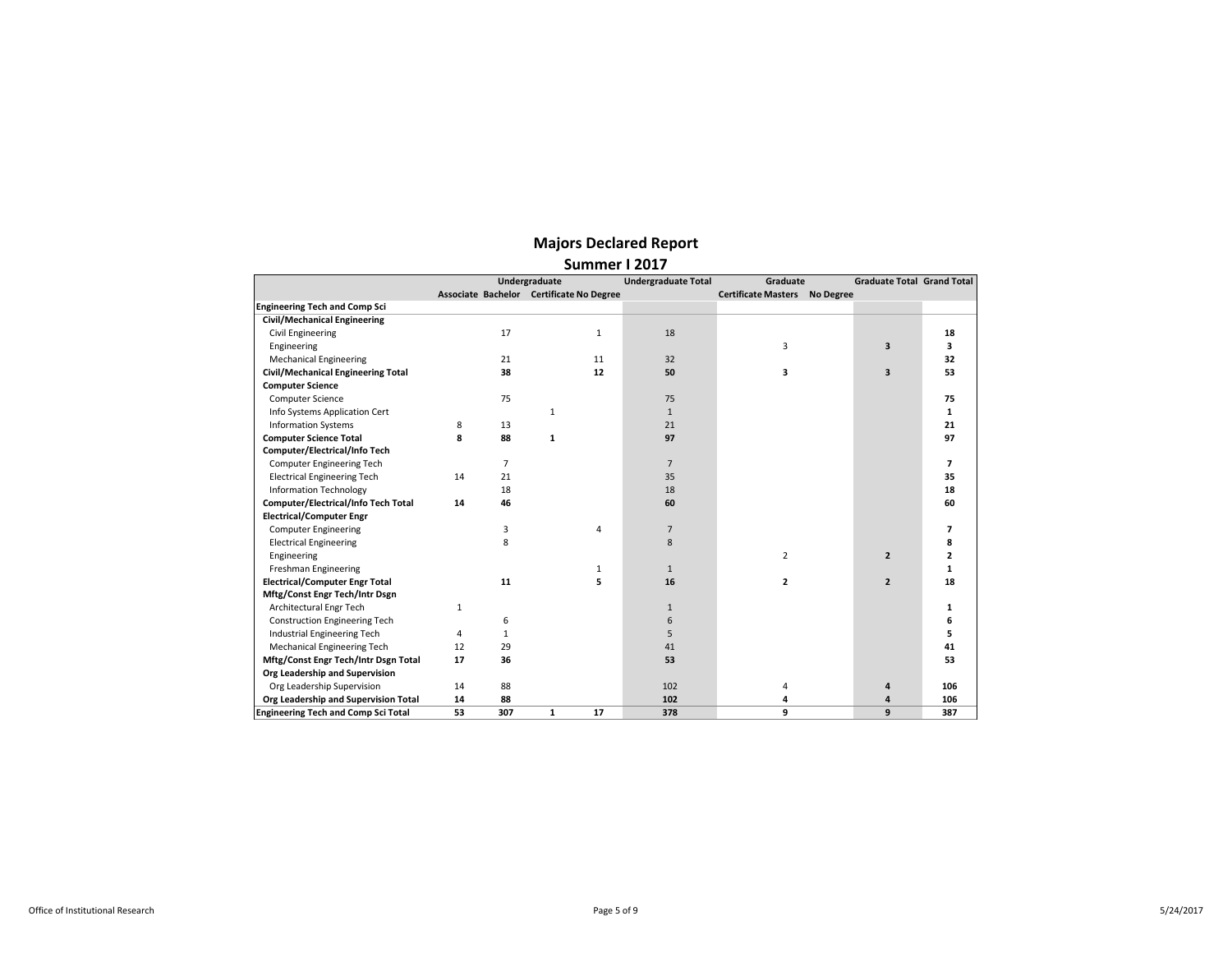| <b>Majors Declared Report</b> |  |
|-------------------------------|--|
|-------------------------------|--|

|                                           | Summer I 2017  |     |               |                                          |                |                            |           |                                   |     |  |  |
|-------------------------------------------|----------------|-----|---------------|------------------------------------------|----------------|----------------------------|-----------|-----------------------------------|-----|--|--|
|                                           |                |     | Undergraduate | <b>Undergraduate Total</b>               |                | Graduate                   |           | <b>Graduate Total Grand Total</b> |     |  |  |
|                                           |                |     |               | Associate Bachelor Certificate No Degree |                | <b>Certificate Masters</b> | No Degree |                                   |     |  |  |
| <b>Health and Human Services</b>          |                |     |               |                                          |                |                            |           |                                   |     |  |  |
| <b>Dental Education</b>                   |                |     |               |                                          |                |                            |           |                                   |     |  |  |
| <b>Dental Assisting Certificate</b>       |                |     | 12            | 6                                        | 18             |                            |           |                                   | 18  |  |  |
| Dental Hygiene                            |                | 22  |               | 15                                       | 37             |                            |           |                                   | 37  |  |  |
| Dental Lab Technology                     | $\overline{2}$ |     |               |                                          | $\overline{2}$ |                            |           |                                   |     |  |  |
| <b>Dental Technology</b>                  |                |     |               | 4                                        | 4              |                            |           |                                   |     |  |  |
| <b>Dental Education Total</b>             | 2              | 22  | 12            | 25                                       | 61             |                            |           |                                   | 61  |  |  |
| <b>Health Sciences</b>                    |                |     |               |                                          |                |                            |           |                                   |     |  |  |
| Undecided                                 |                |     |               | 1                                        | $\mathbf{1}$   |                            |           |                                   |     |  |  |
| <b>Health Sciences Total</b>              |                |     |               | 1                                        | $\mathbf{1}$   |                            |           |                                   |     |  |  |
| <b>Hospitality and Tourism Mgmt</b>       |                |     |               |                                          |                |                            |           |                                   |     |  |  |
| <b>Hospitality Management</b>             |                | 15  |               | 6                                        | 21             |                            |           |                                   | 21  |  |  |
| <b>Hospitality and Tourism Mgmt Total</b> |                | 15  |               | 6                                        | 21             |                            |           |                                   | 21  |  |  |
| <b>Human Services</b>                     |                |     |               |                                          |                |                            |           |                                   |     |  |  |
| <b>Human Services</b>                     |                | 30  |               | 32                                       | 62             |                            |           |                                   | 62  |  |  |
| <b>Human Services Total</b>               |                | 30  |               | 32                                       | 62             |                            |           |                                   | 62  |  |  |
| Med Imaging and Radiologic Sci            |                |     |               |                                          |                |                            |           |                                   |     |  |  |
| <b>Medical Imaging</b>                    |                | 21  |               | 5                                        | 26             |                            |           |                                   | 26  |  |  |
| Med Imaging and Radiologic Sci Total      |                | 21  |               | 5                                        | 26             |                            |           |                                   | 26  |  |  |
| <b>Nursing</b>                            |                |     |               |                                          |                |                            |           |                                   |     |  |  |
| <b>Nursing</b>                            |                | 223 |               | 87                                       | 310            |                            |           |                                   | 339 |  |  |
| <b>Nursing Total</b>                      |                | 223 |               | 87                                       | 310            | 29                         |           | 29                                | 339 |  |  |
| <b>Health and Human Services Total</b>    | $\overline{2}$ | 311 | 12            | 156                                      | 481            | 29                         |           | 29                                | 510 |  |  |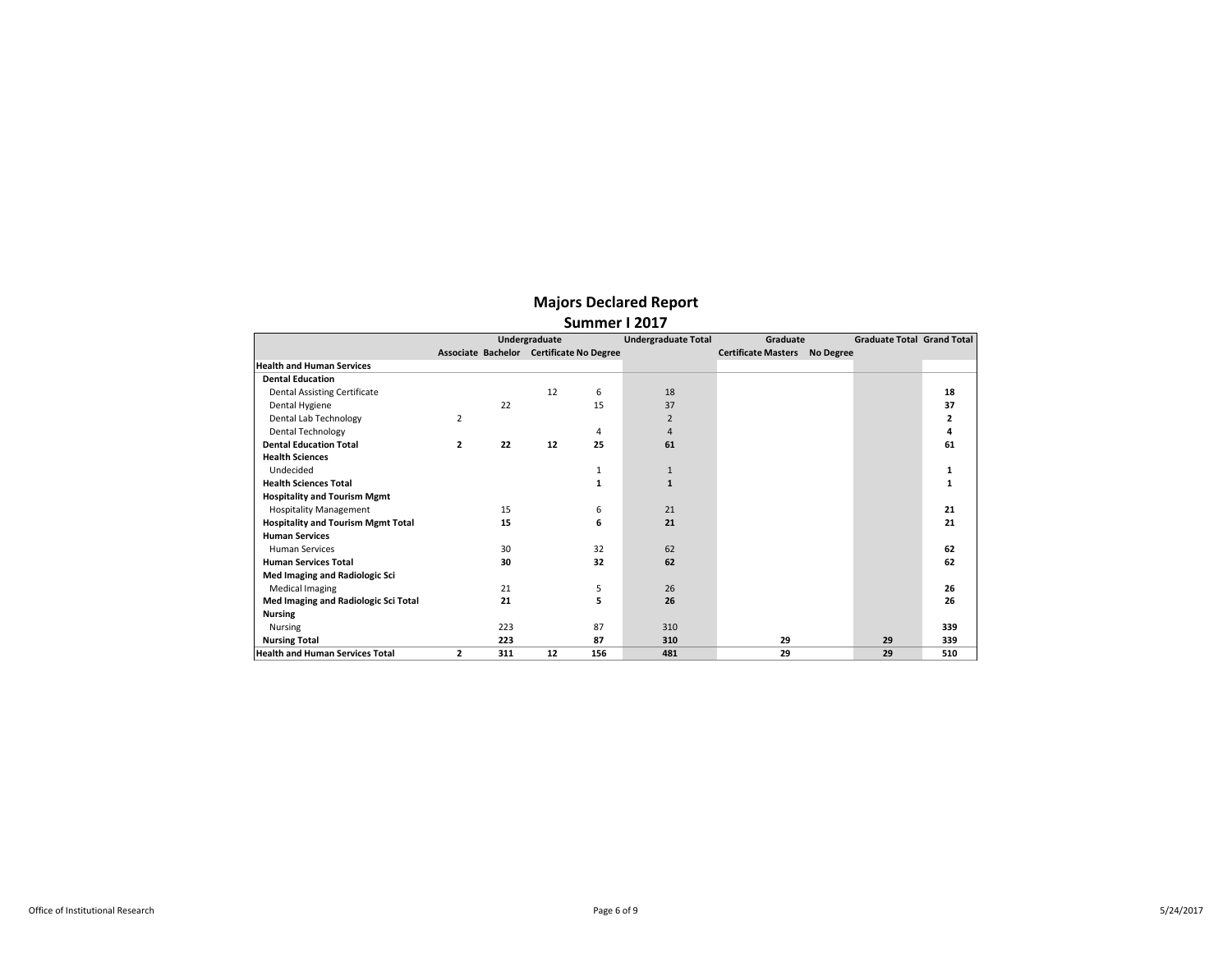|                            |  | Undergraduate                            | <b>Undergraduate Total</b> | Graduate                             |  | <b>Graduate Total Grand Total</b> |  |
|----------------------------|--|------------------------------------------|----------------------------|--------------------------------------|--|-----------------------------------|--|
|                            |  | Associate Bachelor Certificate No Degree |                            | <b>Certificate Masters No Degree</b> |  |                                   |  |
| <b>Labor Studies</b>       |  |                                          |                            |                                      |  |                                   |  |
| <b>Labor Studies</b>       |  |                                          |                            |                                      |  |                                   |  |
| Labor Studies              |  |                                          |                            |                                      |  |                                   |  |
| <b>Labor Studies Total</b> |  |                                          |                            |                                      |  |                                   |  |
| Labor Studies Total        |  |                                          |                            |                                      |  |                                   |  |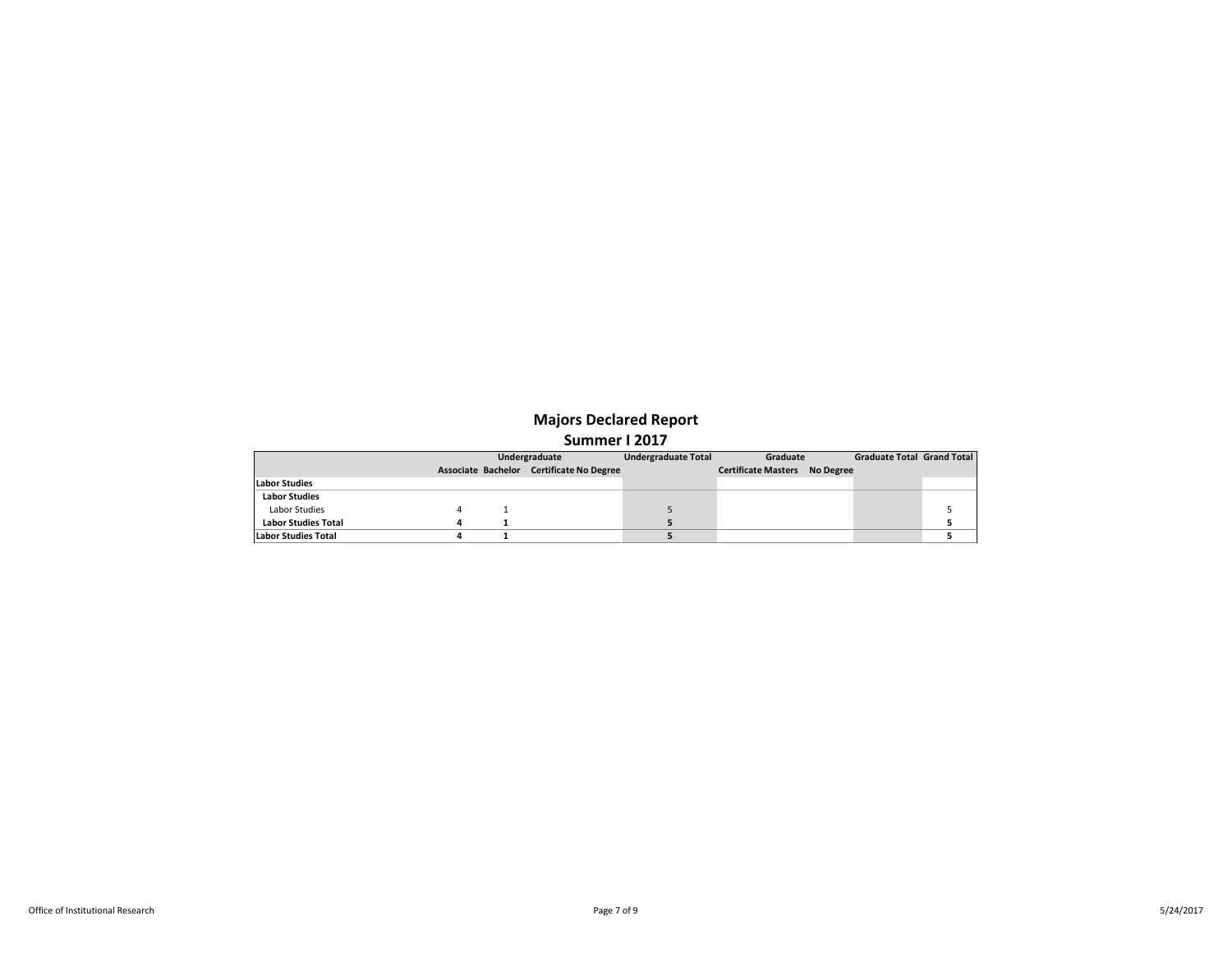|                                                | Undergraduate                            | <b>Undergraduate Total</b> | Graduate                   |                  | <b>Graduate Total Grand Total</b> |     |
|------------------------------------------------|------------------------------------------|----------------------------|----------------------------|------------------|-----------------------------------|-----|
|                                                | Associate Bachelor Certificate No Degree |                            | <b>Certificate Masters</b> | <b>No Degree</b> |                                   |     |
| <b>Unit of Affiliated Programs</b>             |                                          |                            |                            |                  |                                   |     |
| <b>Collegiate Connection</b>                   |                                          |                            |                            |                  |                                   |     |
| High School Student Non Degree                 | 4                                        | 4                          |                            |                  |                                   |     |
| <b>Collegiate Connection Total</b>             | 4                                        | 4                          |                            |                  |                                   |     |
| <b>Mastodon Advising Center</b>                |                                          |                            |                            |                  |                                   |     |
| Conditional/Exploring                          |                                          |                            |                            |                  |                                   |     |
| Engl As A Second Language                      |                                          |                            |                            |                  |                                   |     |
| Non Degree No Option                           |                                          |                            |                            |                  |                                   |     |
| Undecided                                      |                                          | 6                          |                            |                  |                                   |     |
| Visiting Regional Campus Trans                 |                                          |                            |                            |                  |                                   |     |
| <b>Mastodon Advising Center Total</b>          | 16                                       | 16                         |                            |                  |                                   | 16  |
| <b>Student Success &amp; Transitions</b>       |                                          |                            |                            |                  |                                   |     |
| Allied Health Sciences Pathway                 | 8                                        | 8                          |                            |                  |                                   | 8   |
| Business and Leadership Pathwy                 | 8                                        | 8                          |                            |                  |                                   | 8   |
| <b>Education Pathway</b>                       |                                          |                            |                            |                  |                                   |     |
| Engineering and Sci Pathway                    | 14                                       | 14                         |                            |                  |                                   | 14  |
| Non Degree No Option                           | 60                                       | 60                         |                            |                  |                                   | 60  |
| Polytechnic Pathway                            |                                          | 2                          |                            |                  |                                   |     |
| Soc Sci and Humanities Pathway                 | Զ                                        | 8                          |                            |                  |                                   | 8   |
| Visiting Regional Campus Trans                 | 60                                       | 60                         |                            |                  |                                   | 60  |
| Visual and Perform Arts Pathwy                 |                                          |                            |                            |                  |                                   |     |
| <b>Student Success &amp; Transitions Total</b> | 168                                      | 168                        |                            |                  |                                   | 168 |
| <b>Unit of Affiliated Programs Total</b>       | 188                                      | 188                        |                            |                  |                                   | 188 |